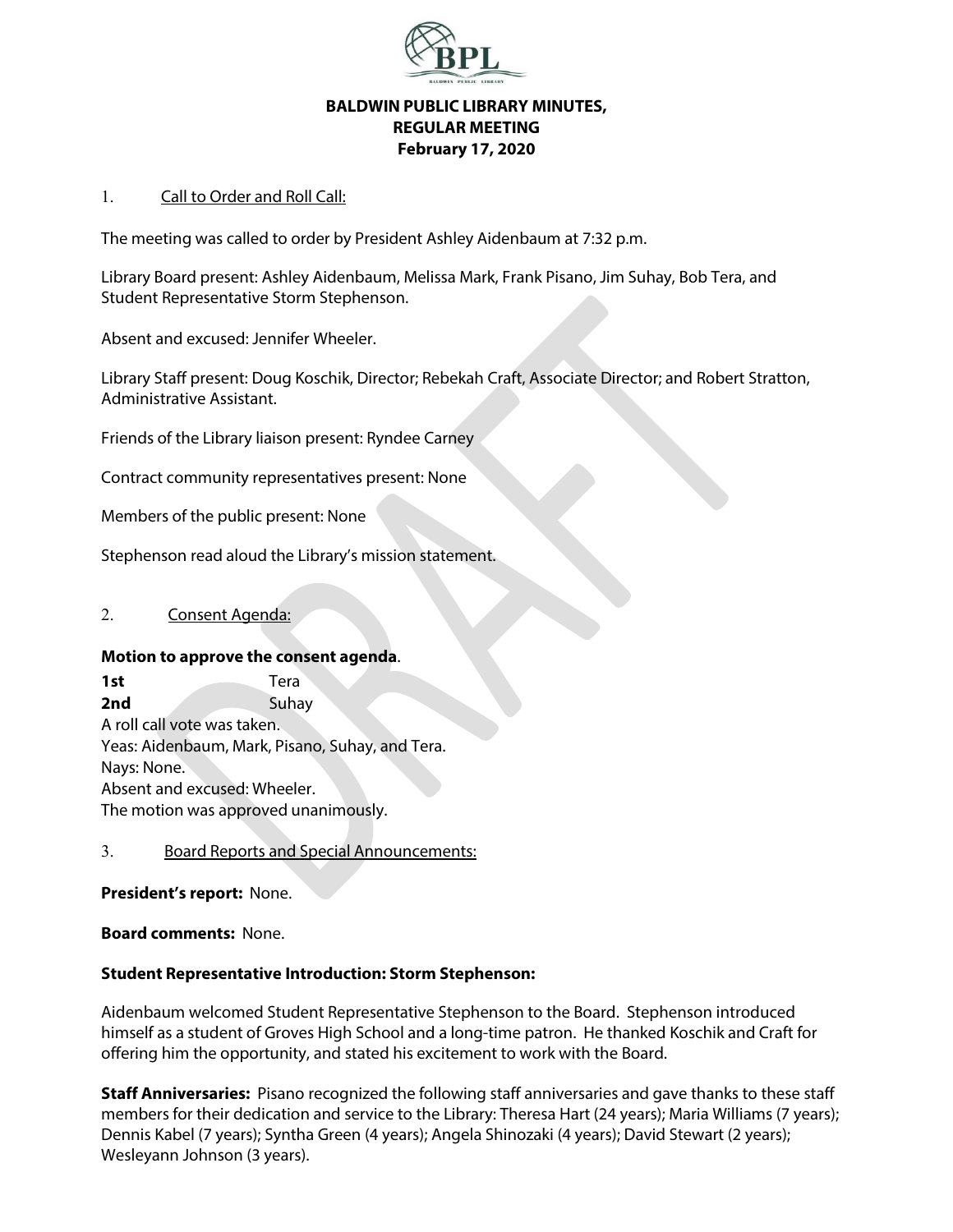**Upcoming events of interest:** Craft reported upcoming events at the Library, full details of which can be found on pages 86 – 87 of the February Board packet.

## 4. Board Committee Reports

## **Finance Committee:**

Pisano gave the Finance Committee report from the meeting held on Monday, February 11, 2020. Full details of this meeting can be found on page 14 of the February Board packet.

The Committee agreed to the proposed amendment to the Bingham Farms Contract for Library Services, found on page 26 of the February Board packet. The amendment simplifies the contract and brings it in line with the recently re-negotiated Baldwin/Bloomfield Hills contract. This change affects only the annual increase in the Bingham Farms payment, which will now be calculated as either the increase in the US consumer price index for all urban consumers for the Detroit-Warren-Dearborn area, or 3%, whichever is less. Koschik noted that this index is a reliable measure, used by the City and recommended by legal counsel. The Committee recommended that the full Library Board approve this amendment. The Committee went on to discuss further ways the Library can benefit Bingham Farms residents and business owners.

Craft discussed the January 2020 Friends of the Library Trust expenditures, which can be found on page 73 in the February Board packet. The Friends will be holding their annual meeting on Monday, March 30, 2020 at 6:30 p.m.

Koschik gave an update on the FY 2019-2020 budget, which is tracking well after seven months.

Koschik said that at the March Board meeting, he will give a presentation on the FY 2020-2021 budget as a part of the Library's public budget hearing.

Koschik reported that Plante Moran has extended the filing deadline for the Trust 990 form until May 15, 2020. Bookkeeper Paul Gillin has been meeting with the auditors to answer questions and discuss materials needed to complete the form.

Pisano noted that Koschik and Craft met on February 13 with City Manager Joe Valentine and Finance Director Mark Gerber to discuss the FY 2020-21 budget.

Pisano read the following motion:

**Motion to approve the amendment to the Village of Bingham Farms Contract for Library Services as found on page 26 of the February Board packet**.

**1st** Suhav **2nd** Tera Yeas: Aidenbaum, Mark, Pisano, Suhay, and Tera. Nays: None. Absent and excused: Wheeler. The motion was approved unanimously.

The next meeting of the Finance Committee will take place on Monday, March 9, 2020 at 4:30 p.m. in the Jeanne Lloyd Board Room.

## **Building Committee:**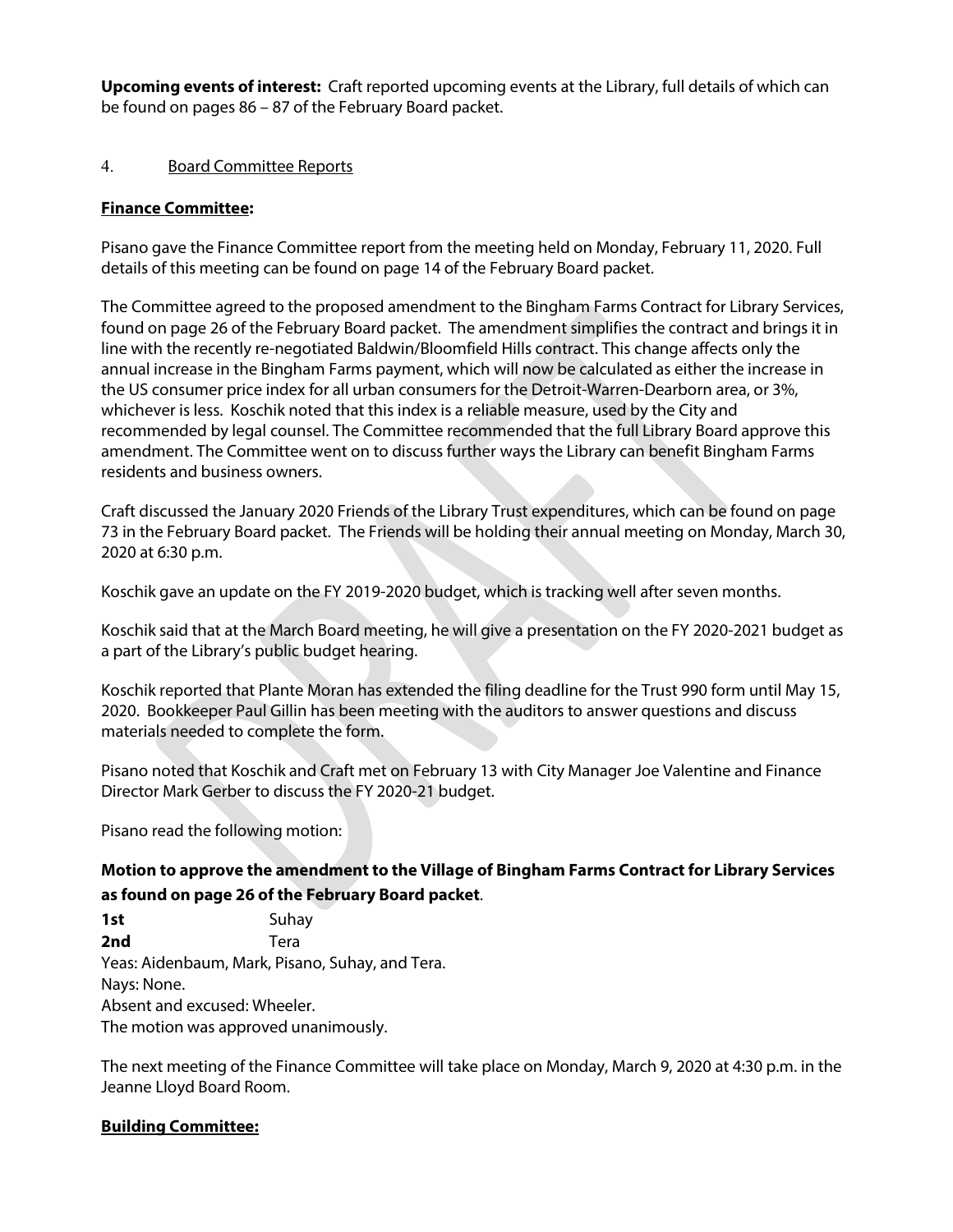Suhay reported important items from the Construction Committee working sessions held on January 28, February 3, and February 10. Full details of the report can be found on pages 28 – 35 of the February Board packet.

On January 28, the Committee reviewed feedback from the City's January 25 long-range planning session, where Koschik made a presentation about Phase 3. The feedback was positive.

The Building Committee will hold a public meeting on March 2, 2020, at 4:30 p.m. to discuss plans for Phase 3 and initiate a public input process. An upgraded café and plaza considerations will be on the agenda.

Aidenbaum asked about best practices concerning inclusive bathroom signage. Koschik responded that he will research the topic and report back. Aidenbaum went on to say that she would like to see the Library make a proactive and welcoming statement to our patrons.

On February 10, Koschik presented the Construction Committee with an updated project cost-tracking sheet. Out of a total contingency budget of \$116,000, 50% remains unallocated at this point.

There will be an eight-hour electrical shutoff on Friday, March 6 starting at 5:30 p.m., so that contractors can install a new switch for the Youth Room. Computer services at the Library will be down overnight.

Suhay ended his report with a timeline for the project's final steps. A ribbon-cutting ceremony and celebration for the new Youth Room will take place on June 28.

The next Construction Committee working session will be on Monday, February 24 at 1:30 p.m.

## 5. Library Report and Renovation Update:

Koschik welcomed any questions from the Board regarding the statistical dashboard found on page 60 of the February Board packet. Mark asked for a clarification on the 'Patron Use Revenue' category in the Revenue and Expense Report, found on page 16 of the February Board packet. Koschik answered that this category includes all items sold (used books, etc.), printer and copy machine fees, and fines.

Mark inquired if removing fines altogether was being considered by Baldwin. Koschik answered that it is not at this time, but he noted that the automatic renewal of materials up to four times, which Baldwin instituted a year ago, achieves some of the same goals. The new policy has garnered a very positive reaction from patrons, which has outweighed the loss of fine revenue it has caused.

Koschik presented the January report from Idea Lab Supervisor Jeff Jimison, full details of which can be found on pages 64 – 66 of the February Board packet.

Craft reported that Head of Youth Services Stephanie Klimmek organized her fourth Battle of the Books, which was held on February 1, 2020. There were 86 teams and 450 students competing. Head of Adult Services Maria Williams served as emcee, and five judges, five scorekeepers, and several student volunteers helped manage the event. In the end, there were three first-place teams, two second-place teams, and six third-place teams. First-, second-, and third-place teams were awarded gift certificates to Book Beat in Oak Park.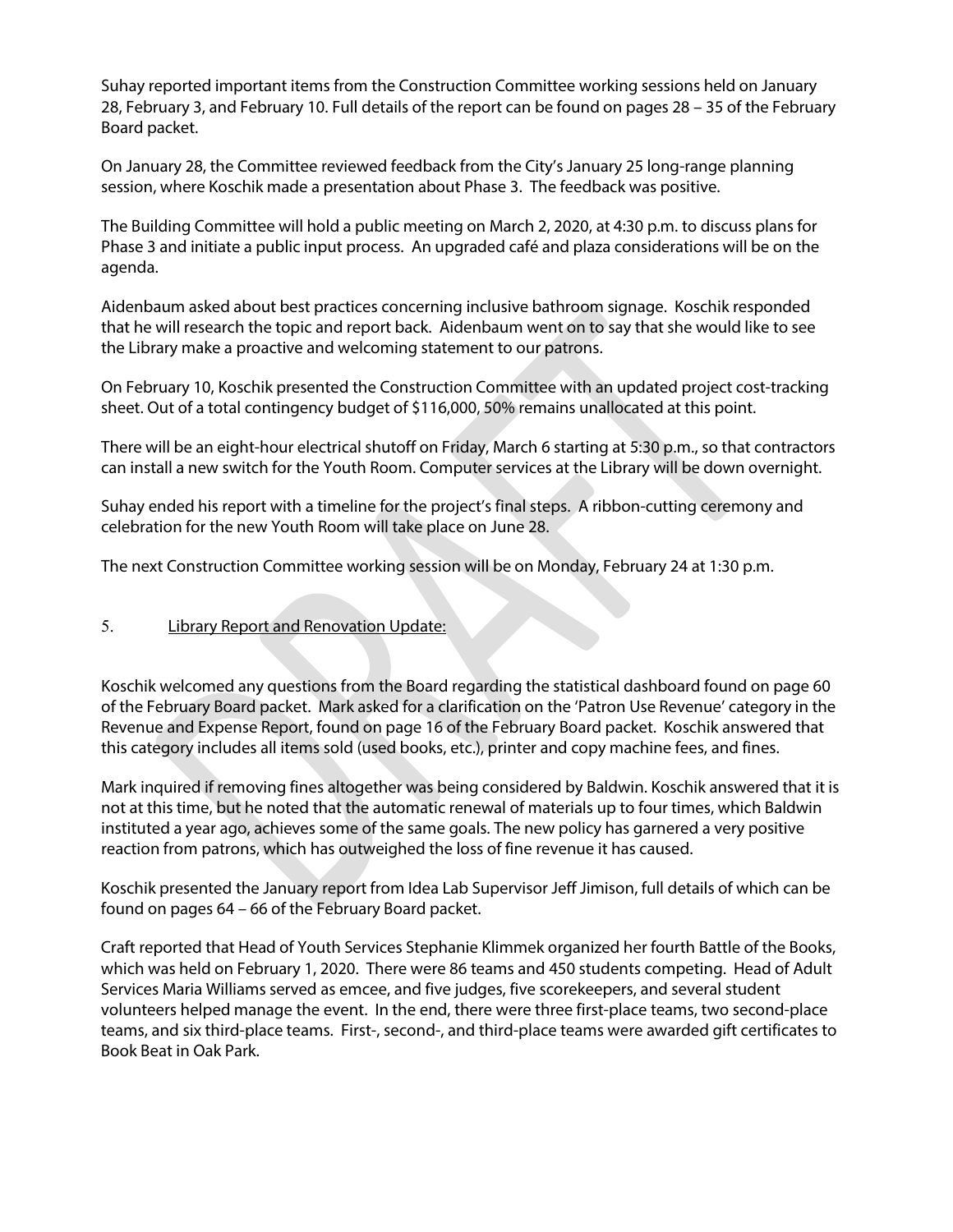Klimmek and Angela Cervantes, author of *Me, Frida, and the Secret of the Peacock Ring*, visited Birmingham Public Schools in January. Cervantes, whose book was one of the six "Battle" books, spoke on her writing process, books, ideas, and future works.

The Battle of the Books event and the Battle of the Books author visit were both sponsored by the Friends of the Library. Craft said, "We would not have been able to do it without the Friends."

Craft announced that the next Books & Bites fundraising event will be held on October 16, 2020 from 6:00 p.m. to 9:00 p.m. The planning committee includes: Jennifer Wheeler (chair), Karen Rock, Lindsay Van Syckle, Michelle Hollo, David Underdown, Melissa Mark, Robert Stratton, Rebekah Craft, and Doug Koschik. The event will have a masquerade theme, with wine tasting, live music, a strolling dinner, and silent auction. Koschik added that costumes are not required.

New library cards designs will be available to the public in April. Michelle Hollo developed the designs, with collaboration from Craft. Pisano gave kudos to Michelle Hollo for her work in creating such good marketing materials and ideas for the Library.

The spring 2020 edition of "Learn. Connect. Discover" was mailed to resident households this previous weekend.

A new part-time Operations Assistant, Carlton Elam, started employment on February 8.

Craft attended the FOL Board meeting on February 11.

The complete Library Report can be found on pages 59 – 73 of the February Board packet. The Youth Room expansion & renovation update report can be found on pages 75 – 83.

### 6. Liaisons

### Friends:

President Carney reported for the Friends of the Library (FOL). The Friends currently have 372 paying members, which has increased by 35 from last month. Four members have given \$500 or more, and 85 members have given \$100 or more. Carney gave thanks for the generosity and support received from members of the Friends.

The 'Books, Bags, and Bagels' event will be hosted at the Library on March 22, marking the third annual occurrence of this event. Last year, 'Books, Bags, and Bagels' brought in about \$1,600 to the Friends in previous years. The Friends of the Library annual meeting is on March 30, 2020 at 6:30 p.m.

Carney will be attending the Friends of Michigan Libraries Spring Workshop in Portage, MI on March 26, 2020.

She thanked Craft and Friends Treasurer Jennifer Peterson for setting up a Friends PayPal account to accept donations and payments.

Aidenbaum noted that the Friends expenditures can be found on page 73 of the February Board packet.

Beverly Hills: There was no report.

Bloomfield Hills: There was no report.